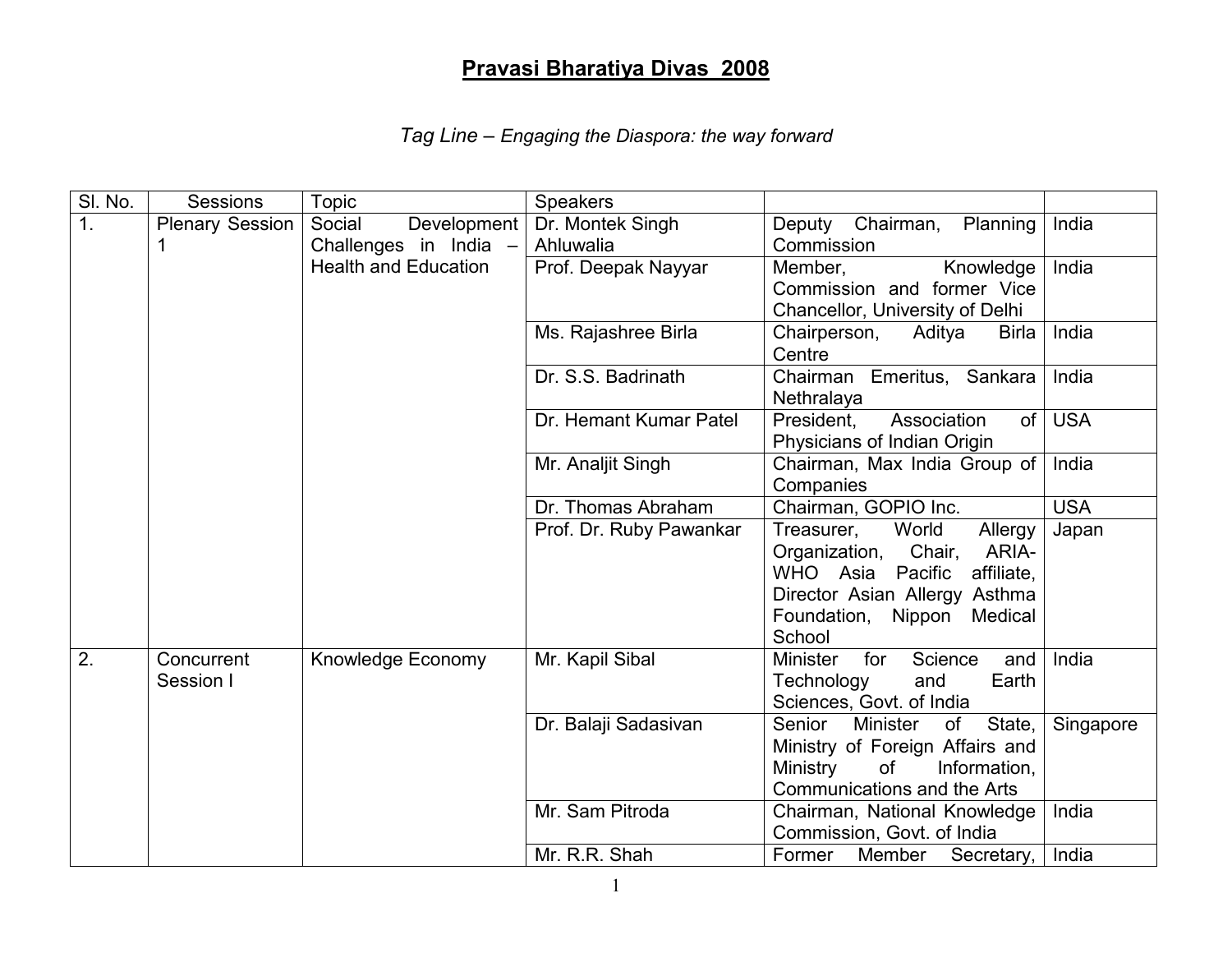|    |                           |                                           |                        | Planning Commission, Govt. of<br>India                                                                                 |                  |
|----|---------------------------|-------------------------------------------|------------------------|------------------------------------------------------------------------------------------------------------------------|------------------|
|    |                           |                                           | Mr. Ravi Seethapathy   | Chair, Shastri Indo-Canadian<br>Institute                                                                              | Canada           |
|    |                           |                                           | Dato Vijay Easwaran    | Group Managing Director, Qi<br><b>Group of Companies</b>                                                               | Hong Kong        |
|    |                           |                                           | Dr. Som Mittal         | President<br>-designate,<br><b>NASSCOM</b>                                                                             | India            |
|    |                           |                                           | Mr. Vijay K. Thadani   | Chief Executive Officer, NIIT<br>Ltd.                                                                                  |                  |
| 3. | Concurrent                | Culture                                   | Smt. Ambika Soni       | Minister of Tourism and Culture                                                                                        | India            |
|    | Session II                |                                           | Mr. Mahendra Gowressoo | Minister of Arts and Culture                                                                                           | <b>Mauritius</b> |
|    |                           |                                           | Dr. Shashi Tharoor     | Writer and Former UN Under<br><b>Secretary General</b>                                                                 |                  |
|    |                           |                                           | Ms. Kapila Vatsyayan   | Former Secretary, Department<br>of Culture, Ministry of Human<br><b>Resource Development</b>                           | India            |
|    |                           |                                           | Mr. M.J. Warsi         | Department of Asian & Near<br>Eastern<br>Languages<br>&<br>Literature,<br><b>of</b><br><b>University</b><br>Washington | <b>USA</b>       |
|    |                           |                                           | Mr. Shekhar Kapur      | Film Producer & Director                                                                                               | India            |
| 4. | Concurrent<br>Session III | Challenges in Women<br>Empowerment<br>and | Ms. Meira Kumar        | Minister of Social Justice and<br>Empowerment                                                                          | India            |
|    |                           | Leadership                                | Dr. Girija Vyas        | National<br>Chairperson,<br><b>Commission for Women</b>                                                                | India            |
|    |                           |                                           | Dr. Mallika Sarabhai   | Classical Dancer and Social<br>Activist                                                                                | India            |
|    |                           |                                           | Smt. Krishna Tirath    | Member of Parliament, Lok<br>Sabha                                                                                     | India            |
|    |                           |                                           | Ms. Rohini Muthuswami  | Coordinator, ASHA                                                                                                      | India            |
|    |                           |                                           | Ms. Brinda Karat       | Member of Parliament, Rajya<br>Sabha                                                                                   | India            |
|    |                           |                                           | Ms. Anu Peshawaria     | Seva Legal Aid<br>President,<br>Organization                                                                           | <b>USA</b>       |
| 5. | Plenary Session           | Investment<br>and                         | Mr. P.P. Dasmunshi     | Information<br>Minister of<br>and                                                                                      | India            |
|    | $\overline{2}$            | Infrastructure                            |                        | Broadcasting & Parliamentary                                                                                           |                  |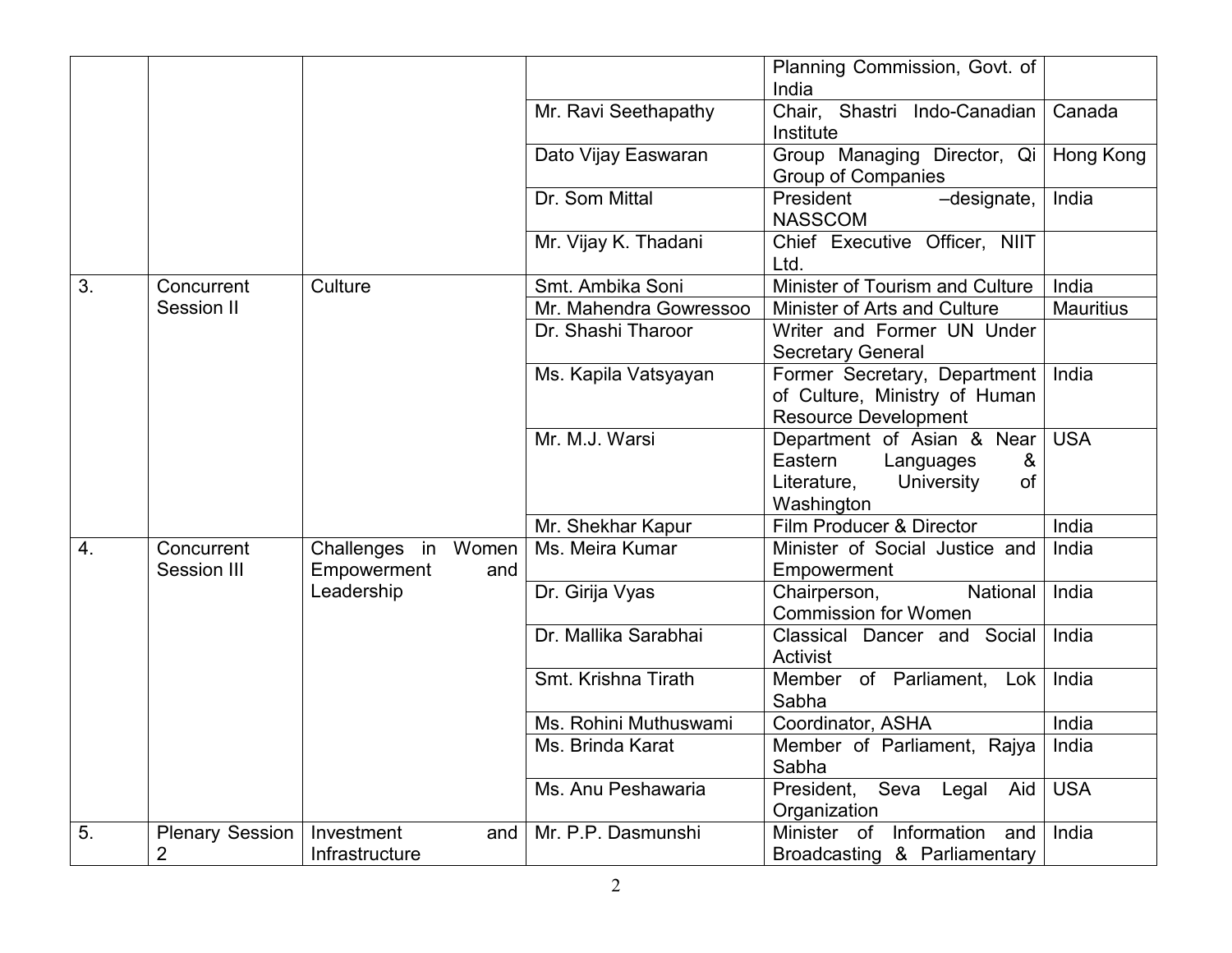|                |                        |                                            |                              | <b>Affairs</b>                                           |                |
|----------------|------------------------|--------------------------------------------|------------------------------|----------------------------------------------------------|----------------|
|                |                        |                                            | Dato Seri S. Samy Vellu      | Cabinet<br>Minister of Works,                            | Malaysia       |
|                |                        |                                            |                              | Govt. of Malaysia & President,                           |                |
|                |                        |                                            |                              | Malaysian Indian Congress                                |                |
|                |                        |                                            | Mr. Sunil Kant Munjal        | Hero Corporate<br>Chairman,                              |                |
|                |                        |                                            |                              | Service Ltd.                                             |                |
|                |                        |                                            | Mr. M.M. Rajaram             | Singapore<br>Indian<br>Chairman,                         | Singapore      |
|                |                        |                                            |                              | Chamber of Commerce and<br>Industry and Senior Director, |                |
|                |                        |                                            |                              | <b>Straits Law Practice LLC</b>                          |                |
|                |                        |                                            | Mr. G.V. Sanjay Reddy        | Vice Chairman, GVK Group                                 | India          |
|                |                        |                                            | Mr. Vinayak Chatterjee       | Chairman, Feedback Ventures                              |                |
|                |                        |                                            |                              | Pvt. Ltd                                                 |                |
| 6.             | <b>Plenary Session</b> | 8 <sub>o</sub><br>Trade<br><b>Business</b> | Mr. Kamal Nath               | Minister of Commerce and                                 |                |
|                | 3                      | Opportunities                              |                              | Industry                                                 |                |
|                |                        |                                            | Mr. Harinder Takhar          | Minister of Small Business and                           | Canada         |
|                |                        |                                            |                              | Entrepreneurship                                         |                |
|                |                        |                                            | Mr. T.K.A. Nair              | Principal Secretary to the Prime                         | India          |
|                |                        |                                            | Lord Karan Billimoria        | Minister of India<br>CBE, DL, Co-Chair, Indo-British     | <b>UK</b>      |
|                |                        |                                            |                              | Partnership and Founder &                                |                |
|                |                        |                                            |                              | Chairman, Cobra Beer Ltd.                                |                |
|                |                        |                                            | Mr. Sunil Bharti Mittal      | President, CII and Chairman                              | India          |
|                |                        |                                            |                              | Group<br>CEO,<br><b>Bharti</b><br>and                    |                |
|                |                        |                                            |                              | <b>Enterprises India</b>                                 |                |
|                |                        |                                            | Mr. Anil Kapur               | Managing Director, Western                               |                |
|                |                        |                                            |                              | Union Services India Pvt. Ltd                            |                |
| 7 <sub>1</sub> | Plenary Session        | Developmental                              | Mr. Pranab Mukherjee         | Minister of External Affairs                             | India          |
|                | 4                      | Challenges of the States<br>Partnership    | Smt. Sheila Dikshit          | Chief Minister of NCT of Delhi                           | India<br>India |
|                |                        | Opportunities                              | Mr. Narendra Modi            | <b>Chief Minister of Gujarat</b>                         | India          |
|                |                        |                                            | Mr. Bhupinder Singh<br>Hooda | Chief Minister of Haryana                                |                |
|                |                        |                                            | Mr. V.S. Achuthanandan       | <b>Chief Minister of Kerala</b>                          | India          |
|                |                        |                                            | Mr. Madhu Koda               | <b>Chief Minister of Jharkhand</b>                       | India          |
|                |                        |                                            | Mr. Gautam Singh             | Minister of Industries, Govt. of                         | India          |
|                |                        |                                            |                              | <b>Bihar</b>                                             |                |
|                |                        |                                            | Mr. Vayalar Ravi             | Minister of Overseas Indian                              | India          |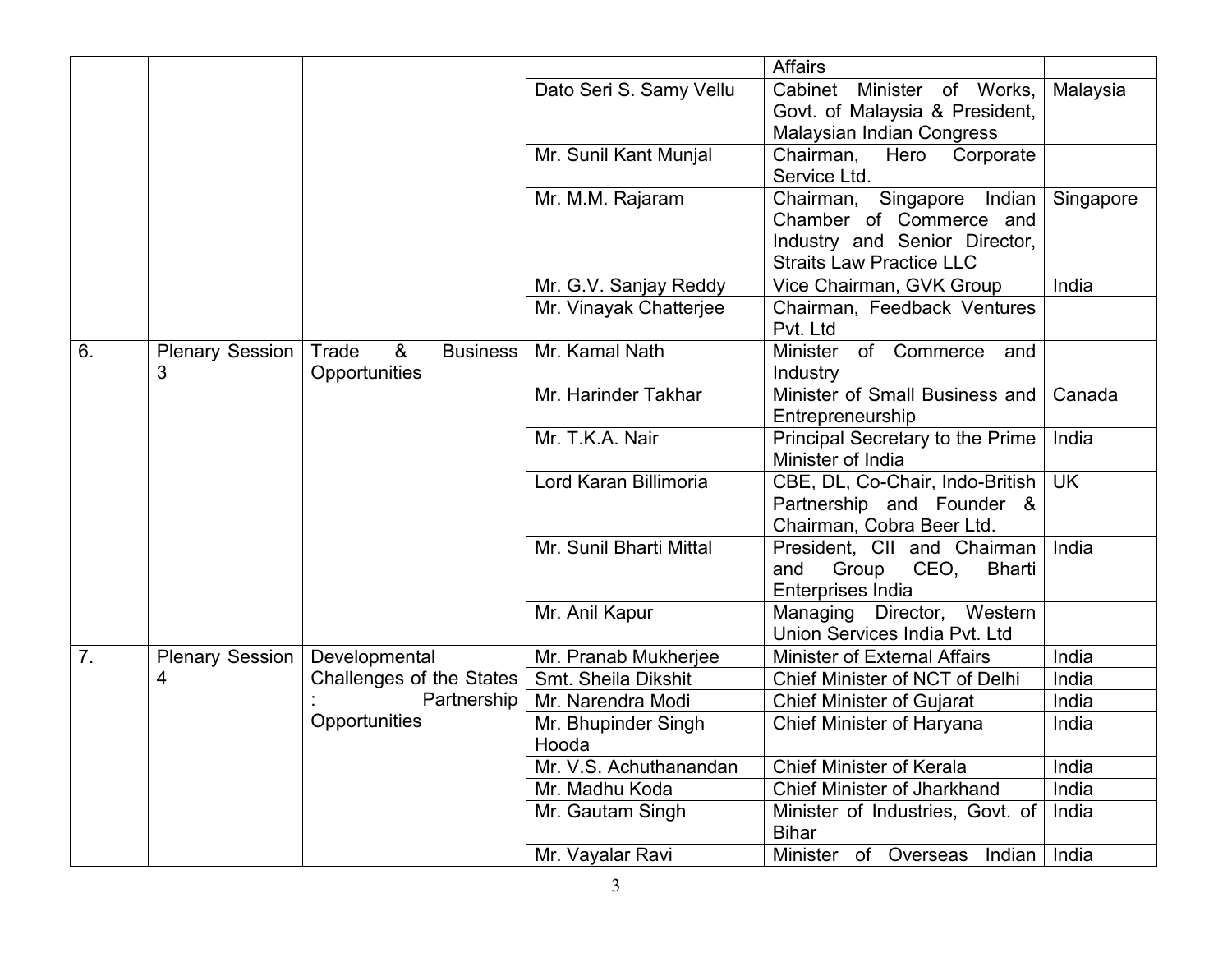|     |                                  |              |                             | <b>Affairs</b>                                                                                                      |                       |
|-----|----------------------------------|--------------|-----------------------------|---------------------------------------------------------------------------------------------------------------------|-----------------------|
| 8.  | Working<br><b>Sessions</b><br>on | Gulf         | Mr. E. Ahamed               | Minister of State of External<br><b>Affairs</b>                                                                     | India                 |
|     | Regions                          |              | Mr. Vayalar Ravi            | Minister<br>of Overseas Indian<br><b>Affairs</b>                                                                    | India                 |
|     |                                  |              | Mr. M.M. Hasan              | <b>Minister</b><br>Former<br>(NORKA),<br>Information and Parliamentary<br>Affairs, Govt. of Kerala                  | India                 |
|     |                                  |              | Mr. Mohammed Shabbir<br>Ali | Minister of Energy & Coal,<br>Minorities Welfare, Wakf Urdu<br>Academy, Govt. of Andhra<br>Pradesh                  | India                 |
|     |                                  |              | Mr. Elamaram Kareem         | Minister of Industries, Govt. of<br>Kerala                                                                          | India                 |
|     |                                  |              | Mr. Y.A. Rahim              | President, Indian Association<br>Sharjah                                                                            |                       |
|     |                                  |              | Mr. M.A. Yusuffali          | OIFC Trustee and Managing<br>Director, Emke Group                                                                   | <b>UAE</b>            |
|     |                                  |              | Mr. Pankaj Khimji           | Director, Khimji Ramdas Group                                                                                       | Oman                  |
|     |                                  |              | Mr. C.K. Menon              | Managing Director, Dehzad<br>Group                                                                                  |                       |
|     |                                  |              | Mr. K. Ashok Kumar          | Correspondent,<br>Malayalam<br><b>News</b>                                                                          | <b>Bahrain</b>        |
|     |                                  |              | Mr. Shihab Kottukad         | Pravasi<br>General<br>Secretary,<br><b>Rehabilitation Center</b>                                                    | Saudi<br>Arabia       |
| 9.  |                                  | Asia Pacific | Mr. Mani Shankar Aiyar      | of Panchayati Raj,<br>Minister<br><b>Affairs</b><br>Youth<br>&<br>Sports,<br>Development of North Eastern<br>Region | India                 |
|     |                                  |              | Mr. N. Ravi                 | Secretary (East), Ministry of<br><b>External Affairs</b>                                                            | India                 |
|     |                                  |              | Ms. Vijaya Vaidyanathan     | CEO-designate, Waitakere City<br>Council, Auckland                                                                  | <b>New</b><br>Zealand |
|     |                                  |              | Mr. Nevill Roach            | Australia-India<br>Chairman,<br><b>Business Council</b>                                                             | Australia             |
| 10. |                                  | Africa       | Mr. Anand Sharma            | Minister of State for External<br><b>Affairs</b>                                                                    | India                 |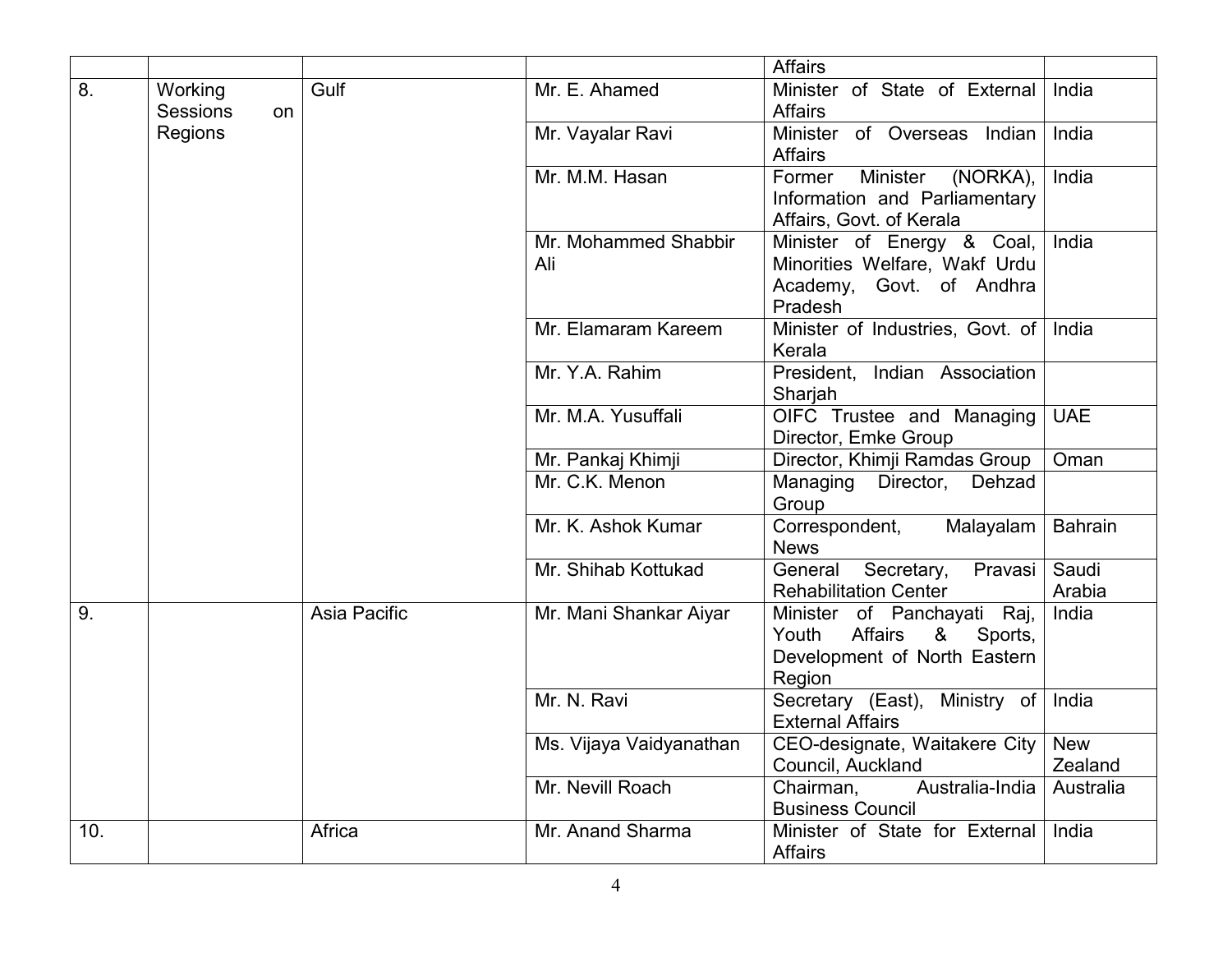|     |          | <b>Councillor Logie Naidoo</b> | Deputy Mayor of Durban                                                                                    | South<br>Africa      |
|-----|----------|--------------------------------|-----------------------------------------------------------------------------------------------------------|----------------------|
|     |          | Mr. Rama Krishna<br>Sithanen   | Prime Minister<br>Deputy<br>and<br><b>Minister</b><br>of<br>Finance<br>and<br><b>Economic Development</b> | <b>Mauritius</b>     |
|     |          | Mr. T.C. Venkat<br>Subramanian | Chairman & Managing Director,<br>Exim Bank                                                                | India                |
|     |          | Mr. Abraham Thomas             | Vice President, World Malyalee<br>Council, South Africa Chapter                                           |                      |
|     |          | Mr. Mahyendrah Utchanah        | President, GOPIO, Mauritius                                                                               |                      |
|     |          | Prof. Dusruth Chetty           | Pro Chancellor, University of<br>Kwa Zulu Natal                                                           | South<br>Africa      |
|     |          | Dr. J.K. Chande 'KBE'          | Chairman, Barclays Bank                                                                                   | Tanzania             |
|     |          | Mr. Ram                        | President, Tata International                                                                             | India                |
|     |          | Balasubramaniam                | Limited                                                                                                   |                      |
| 11. | Americas | Mr. Ashwani Kumar              | Minister of State for Industry                                                                            | India                |
|     |          | Mr. Basdeo Pandey              | <b>Former Prime Minister</b>                                                                              | Trinidad &<br>Tobago |
|     |          | Mr. Lalit Mansingh             | Former Indian Ambassador to<br><b>USA</b>                                                                 |                      |
|     |          | Mr. Madhu Yaskhi               | Member of Parliament                                                                                      | India                |
|     |          | Mr. Inder Singh                | President,<br><b>GOPIO</b><br>Inc.<br>California                                                          | <b>USA</b>           |
|     |          | Mr. Sunil Jagasia              | Indo<br>Canadian<br>President.<br><b>Chamber of Commerce</b>                                              | Canada               |
|     |          | Mr. Ashook Ramsaran            | Secretary General,<br>GOPIO,<br>New York                                                                  | <b>USA</b>           |
|     |          | Ms. Arath Krishna              | Washington                                                                                                | <b>USA</b>           |
|     |          | Mr. Kasi Rao                   | <b>Sick Kids Foundation</b>                                                                               | Canada               |
|     |          | Dr. Ruby Dhalla                | <b>Member of Parliament</b>                                                                               | Canada               |
|     |          | Dr. Sambhu N. Banik            | Professor of Psychology &                                                                                 |                      |
|     |          |                                | <b>Bowie</b><br>Counselling,<br><b>State</b>                                                              |                      |
|     |          |                                | University and Commissioner,<br>Human Rights Commission,                                                  |                      |
|     |          |                                | Montgomery County, State of                                                                               |                      |
|     |          |                                | Maryland                                                                                                  |                      |
| 12. | Europe   | Mr. Praful Patel               | Minister of State for Civil                                                                               | India                |